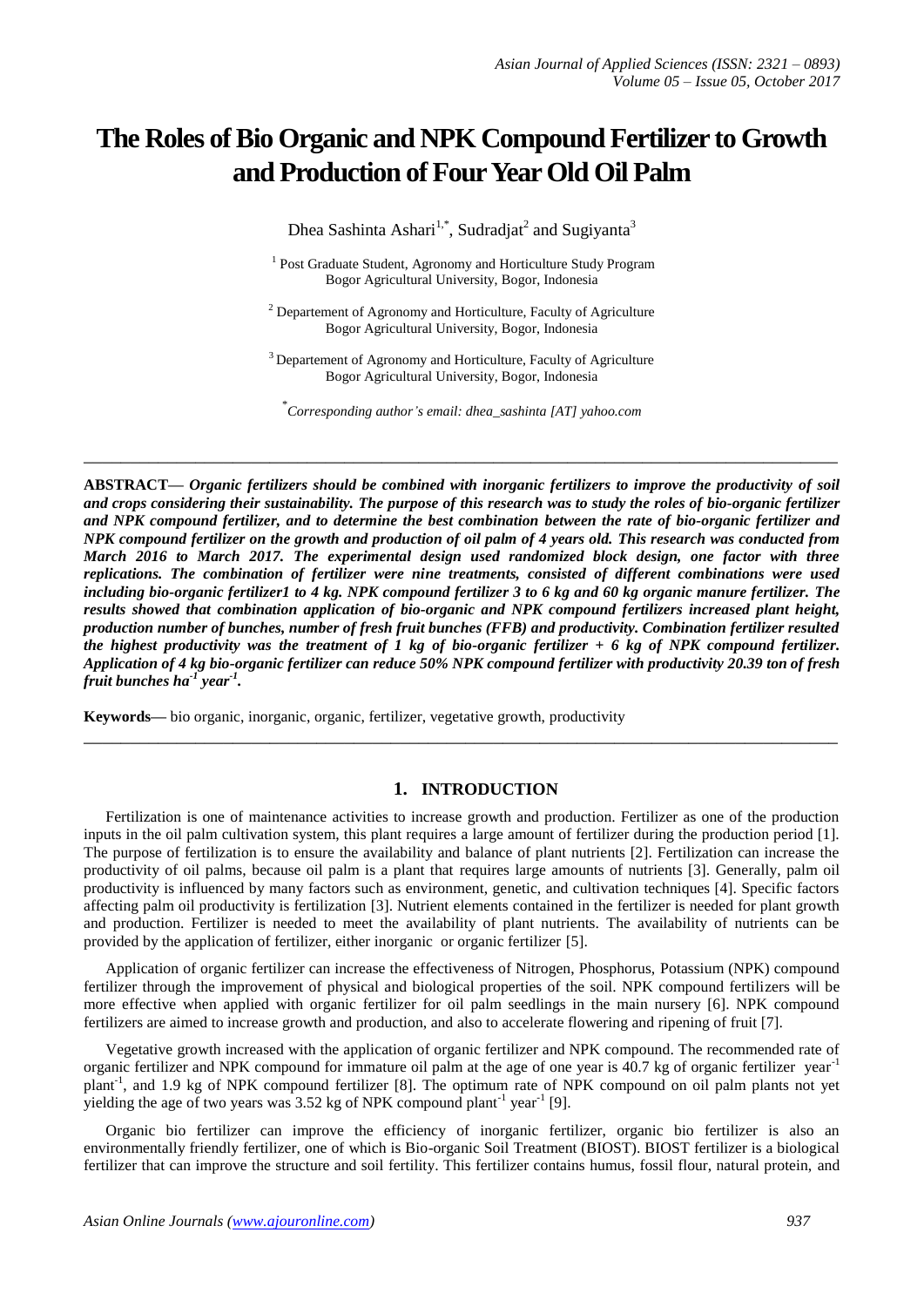multi-strain microbes. The microbes contained in this fertilizer are *Azotobacter*, *Azospirillum*, *Mycorrhiza*, *Bacillus*, and *Tricoderma* [10].

*Azotobacter* is a nitrogen-fixing bacteria for plants, whereas *Azospirillum* is a nitrogen-fixing bacteria associated with rooting plants [11]. *Mycorrhiza* can increase the uptake of micro nutrients such as Zn and Cu and increase the ability of plants to absorb water. *Bacillus* can increase available P in the soil. *Trichoderma* sp is used to accelerate the decomposition process of composting organic material [12]. Soil microbial activities can improve soil physical properties, soil chemistry that ultimately enhances plant growth [13]. Biological fertilizers can activate microorganisms that are in the soil, and are environmentally friendly [14].

The purpose of this research was to study the roles of bio-organic fertilizer and NPK compound fertilizer, and to determine the best combination between the rate of bio-organic fertilizer and NPK compound fertilizer on the growth and production of oil palm of 4 years old.

# **2. MATERIALS AND METHOD**

The research was conducted from March 2016 to March 2017 at IPB-Cargill Teaching Farm of Oil Palm, Jonggol, Bogor Indonesia. Analysis of plant tissue was done in Laboratory of Agronomy and Horticulture Department, Bogor Agricultural University. The materials used in this research were four years old oil palm of Dami Mas variety. The fertilizers used were bio-organic fertilizer, organic fertilizer from cow dung, and NPK compound fertilizer (15:15:15). The tools used in this research were balance scale, SPAD-502 plus chlorophyll meter, and microscope.

The research design used was randomized complete block design, with nine treatments consisted of: B1 (1 kg bioorganic + 3 kg NPK compound fertilizer), B2 (1 kg bio-organic + 6 kg NPK compound fertilizer), B3 (2 kg bio-organic + 3 kg NPK compound fertilizer), B4 (2 kg bio-organic + 6 kg NPK compound fertilizer), B5 (4 kg bio-organic + 3 kg NPK compound fertilizer), B6 (4 kg bio-organic + 6 kg NPK compound fertilizer), B7 (60 kg organic manure + 3 kg NPK compound fertilizer), B8 (60 kg organic manure + 6 kg NPK compound fertilizer), B9 (plantation standard fertilizer : 6 kg NPK compound fertilizer). The rate of NPK compound fertilizer was tested based on the results of the research conducted by [9], to determine the optimum rate of NPK compound fertilizer. The treatments tested in this study consisted of nine treatments, with three replications for each treatment, thus there were 27 experimental units. Each experimental unit consists of five plants, thus the number of oil palm samples observed was 135 plants.

Organic fertilizers derived from cow dung were applied once in the early application of fertilization (April 2016). Manure fertilizer is made from 100 kg of cow dung and then added with 5 mL decomposer dissolved in 10 L water. The cow dung material is mixed and closed for 7 days. Provision of microbes conducted every week for 3 weeks consecutively. Further dried by sun drying to 20% moisture content. Bio-organic fertilizers and NPK compound fertilizers were applied twice in April and November 2016. The rate of bio-organic fertilizer and NPK compound fertilizer in each application is half of the rate per year. The application of fertilizer was spread on circle of the oil palm. Maintenance of oil palm, such as weed and pest control and disease was done according to standard. Harvesting of fresh fruit bunches was done by cutting the bunches as close to the base, it is a maximum of 2 cm from the base.

The variables observed in this study were plant morphology, plant height and stem girth. Plant height was measured from the base of the stem, 10 cm above ground level. The stem girth circle was measured  $\pm$  10 cm from the surface using a meter scale. The plant physiological variables observed were the greenness of leaves and stomata density. The level of leaves greenness measured at the three points (base, middle and end) of the leaflet of frond 17. Measurement of greenness level was done by placing leaf samples on SPAD-502 plus chlorophyll meter reader. Stomata density measurements were performed by applying clear nail polish on the underside of the leaves and allowed to dry for several minutes. Leaf surface that has been smeared nail polish, then pasted clear insulation and pressed for nail polish can be attached. The insulation was removed and then affixed to the preparatory glass. Further stomata have been taken, and then was brought to the laboratory to be observed using a microscope.

The production component observed was the number and weight of fresh fruit bunches per plant of each treatment. Other variables observed were leaf nutrient content (N, P and K), and relative agronomic effectiveness. The data were analyzed using F-test analysis. If F test was significantly different, then it was followed by Duncan Multiple Range Test (DMRT), at test level  $\alpha$  0.05 [15].

## **3. RESULT AND DISCUSSION**

### *3.1 Plant Morphology*

The measurement result of plant height of oil palm at 41 Month After Planting (MAP) showed that the plant height of oil palm was not significantly different. The application of combination of bio-organic fertilizer and NPK compound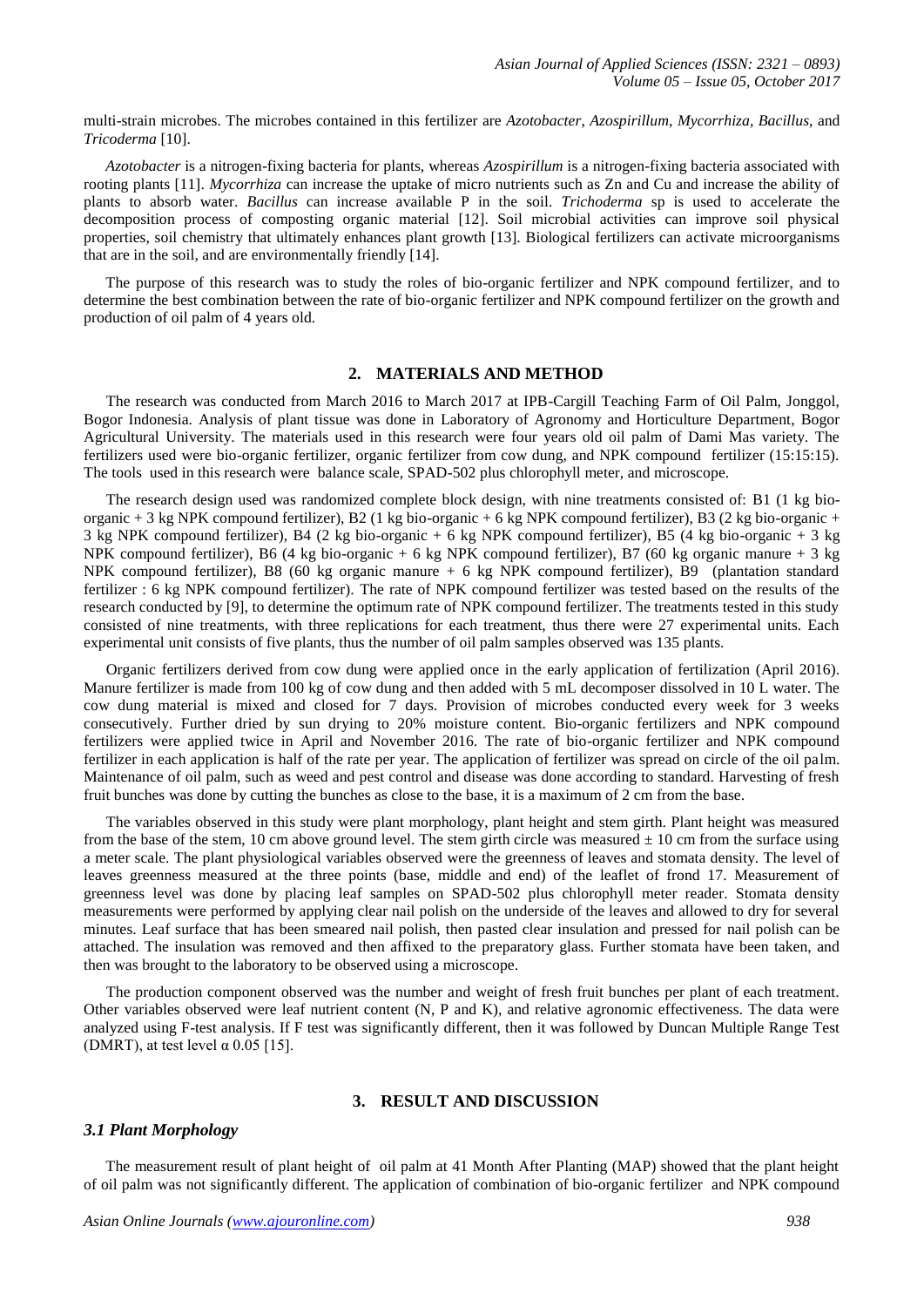fertilizer rate significantly increased plant height at 45 and 48 MAP. The effect of combination of bio-organic and NPK compound fertilizer on plant height at 41, 45 and 48 MAP is presented in Table 1.

| Rate combination of fertilizers                                   | Plant height (cm) |                     |                     |  |
|-------------------------------------------------------------------|-------------------|---------------------|---------------------|--|
|                                                                   | 41 MAP            | 45 MAP              | 48 MAP              |  |
| B1 (1 kg bio-organic fertilizer $+$ 3 kg NPK compound fertilizer) | 183.87            | $215.13$ ab         | $238.07$ ab         |  |
| B2 (1 kg bio-organic fertilizer $+$ 6 kg NPK compound fertilizer) | 178.93            | $213.33$ ab         | 248.00 a            |  |
| B3 (2 kg bio-organic fertilizer $+$ 3 kg NPK compound fertilizer) | 167.13            | 197.27 h            | 224.73 <sub>b</sub> |  |
| B4 (2 kg bio-organic fertilizer $+ 6$ kg NPK compound fertilizer) | 173.73            | $203.67$ ab         | 232.27 ab           |  |
| B5 (4 kg bio-organic fertilizer $+$ 3 kg NPK compound fertilizer) | 168.87            | 199.07 <sub>b</sub> | $230.33$ ab         |  |
| B6 (4 kg bio-organic fertilizer $+$ 6 kg NPK compound fertilizer) | 185.87            | 221.08 a            | 250.45a             |  |
| B7 (60 kg organic manure $+$ 3 kg NPK compound fertilizer)        | 174.80            | $209.80$ ab         | 232.27 ab           |  |
| B8 (60 kg organic manure $+$ 6 kg NPK compound fertilizer)        | 167.27            | 196.93 h            | 224.47 b            |  |
| B9 (plantation standard fertilizer: 6 kg NPK compound fertilizer) | 183.47            | $214.20$ ab         | 247.93 a            |  |
| Probability                                                       | 0.11              | 0.04                | 0.04                |  |

**Table 1:** The effect of rate combination of bio-organic and NPK compound fertilizer on plant height at 41, 45 and 48 MAP

Notes : the number in the same column followed by the same letter are not significantly different at the 5% level (Duncan's multiple range test). MAP: Month After Planting.

Table 1 showed that plant height parameter, at 48 MAP, the highest obtained by treatment B6, B2 and B9, respectively. The standard fertilizer treatment (B9) was not significantly different compared to the combination of bioorganic and NPK compound fertilizers (B6 and B2). Research result of [10] showed that plant height with combination of bio-organic and single fertilizer N, P, K was not significantly different compared to single fertilizer treatment N, P, K. However, 4 kg bio-organic fertilizer and NPK compound fertilizer 6 kg (B6) had the highest plant height.

According to [16] that marginal land of Jonggol required a high rate of fertilizer to produce good immature of one year oil palm performance. High rate application of fertilizers was recommended on marginal soils to maintain nutrient balance in the soil and increase soil fertility, so that soil can provide nutrient needs [17]. Plant height with treatment of B1, B5, and B7 was not different with standard fertilizer treatment (B9) at 48 BST. It showed that bio-organic fertilizer or organic manure can reduce a half of the rate of inorganic NPK compound fertilizer, which was 3 kg. The application of organic fertilizers can improve the effectiveness and substitution of inorganic fertilizers (NPK) for oil palm seedlings in main nursery [6]. Application of bio-organic fertilizers in the soil improved soil microbes and minimized the use of chemical single fertilizers [11].

Data of the effect of the rate combination of bio-organic and NPK compound fertilizers on stem girth at 36, 42 and 48 MAP is presented in Table 2.

| Rate combination of fertilizers                                   | Stem girth (cm) |        |        |
|-------------------------------------------------------------------|-----------------|--------|--------|
|                                                                   | 36 MAP          | 42 MAP | 48 MAP |
| B1 (1 kg bio-organic fertilizer $+$ 3 kg NPK compound fertilizer) | 220.47          | 261.13 | 291.13 |
| B2 (1 kg bio-organic fertilizer $+$ 6 kg NPK compound fertilizer) | 221.60          | 258.93 | 283.53 |
| B3 (2 kg bio-organic fertilizer $+$ 3 kg NPK compound fertilizer) | 216.27          | 250.60 | 278.87 |
| B4 (2 kg bio-organic fertilizer $+$ 6 kg NPK compound fertilizer) | 212.40          | 259.20 | 281.87 |
| B5 (4 kg bio-organic fertilizer $+$ 3 kg NPK compound fertilizer) | 218.47          | 257.53 | 284.52 |
| B6 (4 kg bio-organic fertilizer $+$ 6 kg NPK compound fertilizer) | 219.20          | 266.87 | 293.33 |
| B7 (60 kg organic manure $+3$ kg NPK compound fertilizer)         | 221.73          | 258.40 | 278.60 |
| B8 (60 kg organic manure $+$ 6 kg NPK compound fertilizer)        | 215.87          | 262.87 | 283.87 |
| B9 (plantation standard fertilizer: 6 kg NPK compound fertilizer) | 219.87          | 262.87 | 297.00 |
| Probability                                                       | 0.84            | 0.25   | 0.24   |

**Table 2:** The effect of the rate combination of bio-organic and NPK compound fertilizer on stem girth at

36, 42, and 48 MAP

Notes : MAP: Month After Planting.

Table 2 showed that standard rate of NPK compound fertilizer (6 kg) indicated no significant difference of stem girth compared to combination of bio-organic fertilizer, or organic manure and and NPK compound fertilizer. Study reported by [10] showed that reduction of NPK single fertilizer rate resulted the same similar stem girth compared to the treatment of 100% N, P, K single fertilizer.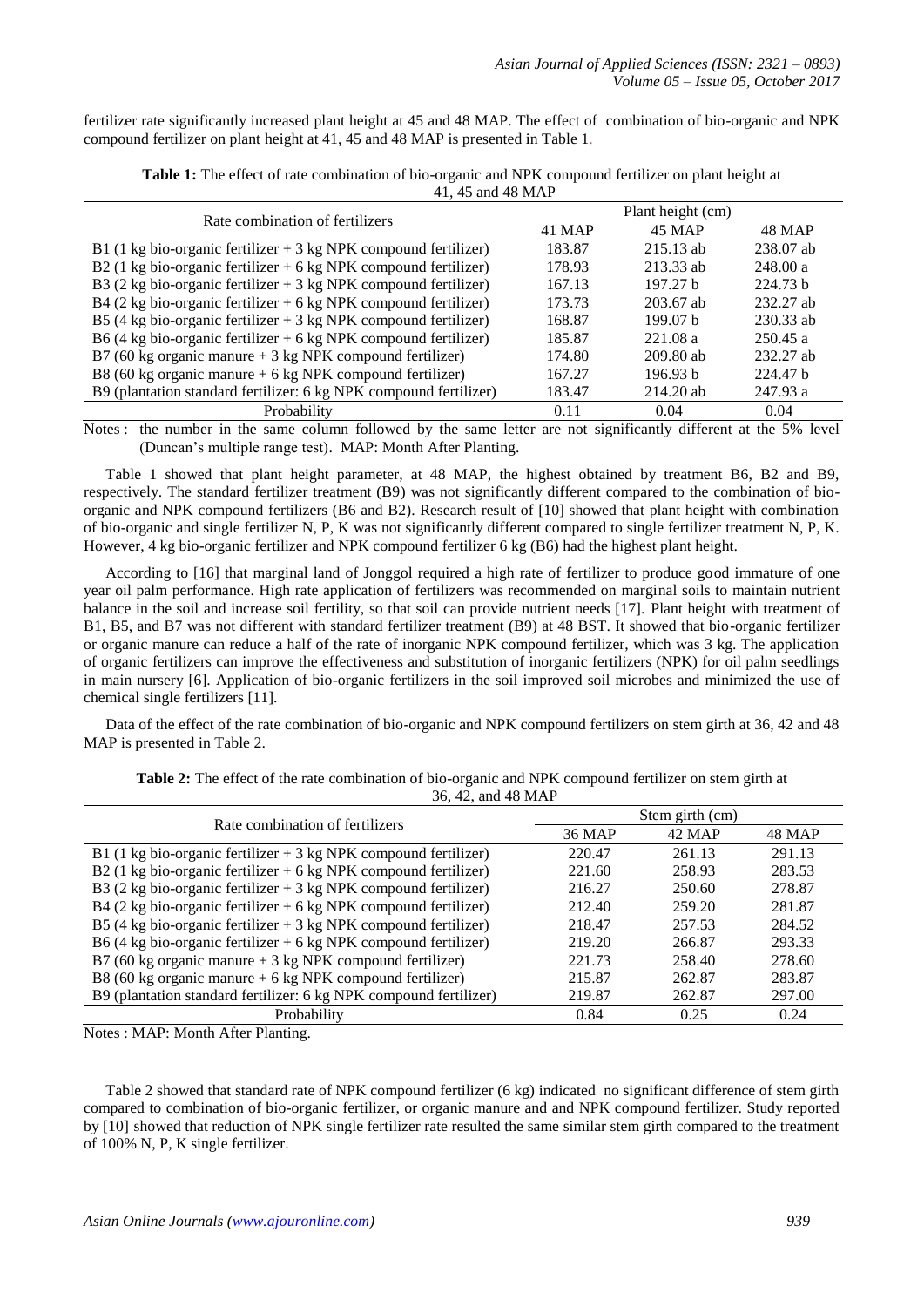# *3.2 Plant Physiology*

# *3.2.1 Greenness of leaves and Stomata Density*

The effect of the rate combination of bio-organic and NPK compound fertilizers on the greenness of leaves and stomata density at 42 and 48 MAP is presented in Table 3.

**Table 3:** The effect of the rate combination of bio-organic and NPK compound fertilizers on the greenness of leaves and stomata density

| Rate combination of fertilizers                                   | Greenness of leaves |               | Stomata density<br>$\text{(mm}^{-2})$ |               |
|-------------------------------------------------------------------|---------------------|---------------|---------------------------------------|---------------|
|                                                                   | 42 MAP              | <b>48 MAP</b> | 42 MAP                                | <b>48 MAP</b> |
| B1 (1 kg bio-organic fertilizer $+$ 3 kg NPK compound fertilizer) | 75.17               | 73.01         | 187.40                                | 203.26        |
| B2 (1 kg bio-organic fertilizer $+$ 6 kg NPK compound fertilizer) | 73.68               | 73.23         | 215.15                                | 221.12        |
| B3 (2 kg bio-organic fertilizer $+$ 3 kg NPK compound fertilizer) | 73.97               | 72.70         | 211.18                                | 223.69        |
| B4 (2 kg bio-organic fertilizer $+$ 6 kg NPK compound fertilizer) | 75.32               | 72.51         | 192.50                                | 226.24        |
| B5 (4 kg bio-organic fertilizer $+$ 3 kg NPK compound fertilizer) | 72.95               | 71.98         | 209.48                                | 221.74        |
| B6 (4 kg bio-organic fertilizer $+$ 6 kg NPK compound fertilizer) | 75.85               | 73.88         | 197.59                                | 228.03        |
| B7 (60 kg organic manure $+3$ kg NPK compound fertilizer)         | 74.61               | 71.49         | 196.46                                | 212.99        |
| B8 (60 kg organic manure $+6$ kg NPK compound fertilizer)         | 74.35               | 73.45         | 203.26                                | 210.45        |
| B9 (plantation standard fertilizer: 6 kg NPK compound fertilizer) | 75.21               | 72.95         | 199.29                                | 211.80        |
| Probability                                                       | 0.48                | 0.80          | 0.73                                  | 0.61          |

Notes : MAP: month after planting.

The combined treatment of bio-organic and NPK compound fertilizers on the greenness of leaves and stomata density did not significantly affect at 42 and 48 MAP (Table 3). Treatment B6 showed that the highest average of leaf greenness at 42 and 48 MAP. The result of [18] indicated that the high of leaf grenness degrees had a correlation with the high chlorophyll content in plants. Nitrogen is an essential elemen for chloroplast formation [19] The chlorophyll concentration is influeced by the absorption of the nitrogen and magnesium that play an important role in chlorophyll synthesis [20].

The effect of the rate combination of bio-organic and NPK compound fertilizers on stomata density showed no significant effect on 42 and 48 MAP. The treatment of organic and NPK compound fertilizers had no significant effect on stomata density, it is because that stomata density is more influenced by temperature factors, light intensity and crop adaptation to the environment [8]. Stomata of oil palm leaves were classified as semi-xeromorphic structures that are able to adapt to long dry periods [21]. Factors of light intensity, temperature, and air pressure play a role important to control the opening of stomata as well as the amount of exchange of  $CO<sub>2</sub>$  and  $H<sub>2</sub>O$  in leaves [22].

# *3.2.2 Nutrient content of plant tissues (N, P, K) on frond 17*

Application of bio-organic fertilizer and NPK compound fertilizer did not significantly affect on N, P, K content in the leaf at 48 MAP (Table 4). The results indicated that N and K content was not at optimum level while P content was at optimum level [23]. The optimum level of N, P, K leaf content for immature oil palm plants (less than 6 years old) is situated 2.6-2.9% (N), 0.16-0.19% (P), and 1.1- 1.3% (K). The effect of the rate combination of bio-organic and NPK compound fertilizers on N, P, K leaf content at 48 MAP is presented in Table 4.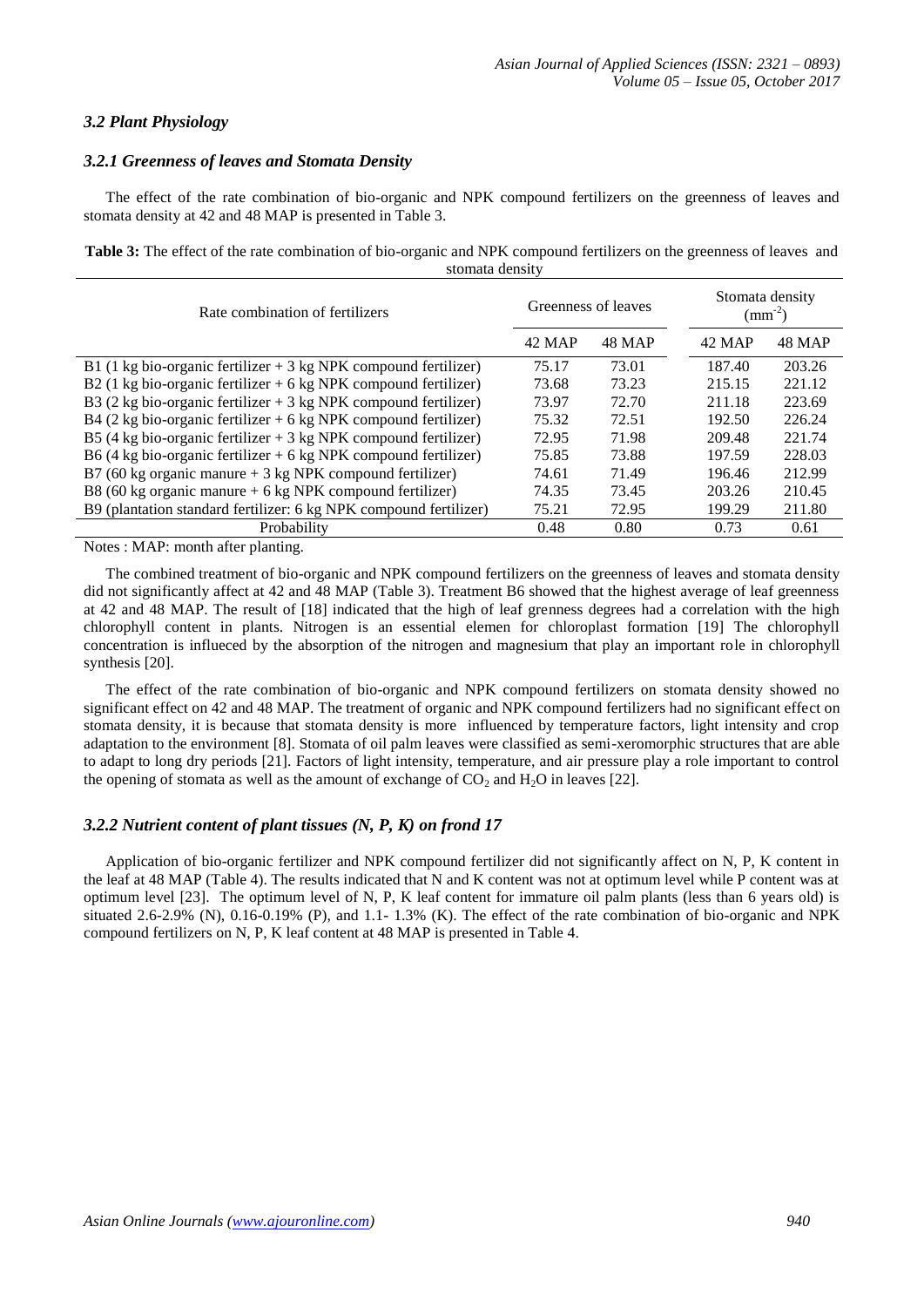| Rate combination of fertilizers                                                   | Nutrient content of plant tissues $(N, P, K)$<br>48 MAP |         |         |  |
|-----------------------------------------------------------------------------------|---------------------------------------------------------|---------|---------|--|
|                                                                                   | $N(\%)$                                                 | $P$ (%) | $K(\%)$ |  |
| B1 (1 kg bio-organic fertilizer $+$ 3 kg NPK compound fertilizer)                 | 2.37                                                    | 0.15    | 0.76    |  |
| B2 (1 kg bio-organic fertilizer $+$ 6 kg NPK compound fertilizer)                 | 2.48                                                    | 0.16    | 0.87    |  |
| B3 (2 kg bio-organic fertilizer $+$ 3 kg NPK compound fertilizer)                 | 2.34                                                    | 0.16    | 0.75    |  |
| B4 $(2 \text{ kg bio-organic fertilizer} + 6 \text{ kg NPK compound fertilizer})$ | 2.37                                                    | 0.17    | 0.73    |  |
| B5 (4 kg bio-organic fertilizer $+$ 3 kg NPK compound fertilizer)                 | 2.29                                                    | 0.16    | 0.75    |  |
| B6 (4 kg bio-organic fertilizer $+$ 6 kg NPK compound fertilizer)                 | 2.39                                                    | 0.17    | 0.77    |  |
| B7 (60 kg organic manure $+3$ kg NPK compound fertilizer)                         | 2.29                                                    | 0.16    | 0.74    |  |
| B8 (60 kg organic manure $+6$ kg NPK compound fertilizer)                         | 2.50                                                    | 0.17    | 0.75    |  |
| B9 (plantation standard fertilizer: 6 kg NPK compound fertilizer)                 | 2.50                                                    | 0.15    | 0.81    |  |
| Probability                                                                       | 0.20                                                    | 0.29    | 0.93    |  |

**Table 4:** The effect of the rate combination of bio-organic and NPK compound fertilizer on nutrient content of plant tissues (N, P, K) on frond 17 at 48 MAP

Notes : MAP: month after planting.

## *3.3 Plant Production*

The effect of the rate combination of bio-organic and NPK compound fertilizer on production component is presented in Table 5.

| Rate combination of | Production component |             |                             |                                              |
|---------------------|----------------------|-------------|-----------------------------|----------------------------------------------|
| fertilizers         | Production number of | Number of   | Average weight of           | Productivity                                 |
|                     | bunches              | <b>FFB</b>  | the FFB $(kg$ FFB $^{-1}$ ) | $(\text{ton FFB ha}^{-1} \text{ year}^{-1})$ |
| B1                  | 13.04 <sub>b</sub>   | 10.12 d     | 8.43                        | 11.63 d                                      |
| <b>B2</b>           | 26.29a               | 23.40a      | 6.91                        | 21.75 a                                      |
| B <sub>3</sub>      | 15.25 b              | 13.68 bcd   | 6.79                        | 12.19d                                       |
| <b>B4</b>           | 14.53 b              | 13.36 cd    | 8.11                        | 14.90 bcd                                    |
| B <sub>5</sub>      | 23.43a               | 19.60 abc   | 7.51                        | $20.39$ abc                                  |
| <b>B6</b>           | 22.60a               | $19.60$ abc | 7.73                        | $20.72$ ab                                   |
| B7                  | 14.99 b              | 14.16 bcd   | 8.25                        | 15.96 abcd                                   |
| <b>B8</b>           | 21.99a               | $20.47$ ab  | 7.13                        | 19.55 abc                                    |
| <b>B</b> 9          | 15.45 b              | 13.80 bcd   | 7.40                        | 13.99 cd                                     |
| Probability         | 0.0007               | 0.004       | 0.59                        | 0.01                                         |

**Table 5:** The effect of the rate combination of bio-organic and NPK compound fertilizer on production component

Notes : the number in the same column followed by the same letter are not significantly different at the 5% level (Duncan's multiple range test). B1: 1 kg bio-organic + 3 kg NPK compound fertilizer, B2: 1 kg bio-organic + 6 kg NPK compound fertilizer, B3: 2 kg bio-organic + 3 kg NPK compound fertilizer, B4: 2 kg bio-organic + 6 kg NPK compound fertilizer, B5: 4 kg bio-organic + 3 kg NPK compound fertilizer, B6: 4 kg bio-organic + 6 kg NPK compound fertilizer, B7: 60 kg organic manure + 3 kg NPK compound fertilizer, B8: 60 kg organic manure + 6 kg NPK compound fertilizer, B9: plantation standard fertilizer (6 kg NPK compound fertilizer). FFB: Fresh Fruit Bunches.

Table 5 showed that application of bio-organic fertilizer and NPK compound fertilizer increase the production number of bunches, the number of FFB, and plant productivity. The highest production bunches number was to B2, B5, B6 and B8 application, respectively. Although B2 resulted in the highest production, it was not significant different with B5, B6, and B8. The average weight of the FFB ranged from 6.79 to 8.43 kg FFB<sup>-1</sup>. Application B2 (1 kg bio-organic fertilizer + 6 kg NPK compound fertilizer) showed the highest FFB productivity. However, application of bio-organic fertilizer led to reduction of NPK compound fertilizer rate, the highest productivity was obtained with B5 (4 kg bioorganic fertilizer + 3 kg NPK compound fertilizer) application. This result showed that combination of bio-organic and NPK compound fertilizer can for reduction 50% of NPK compound fertilizer.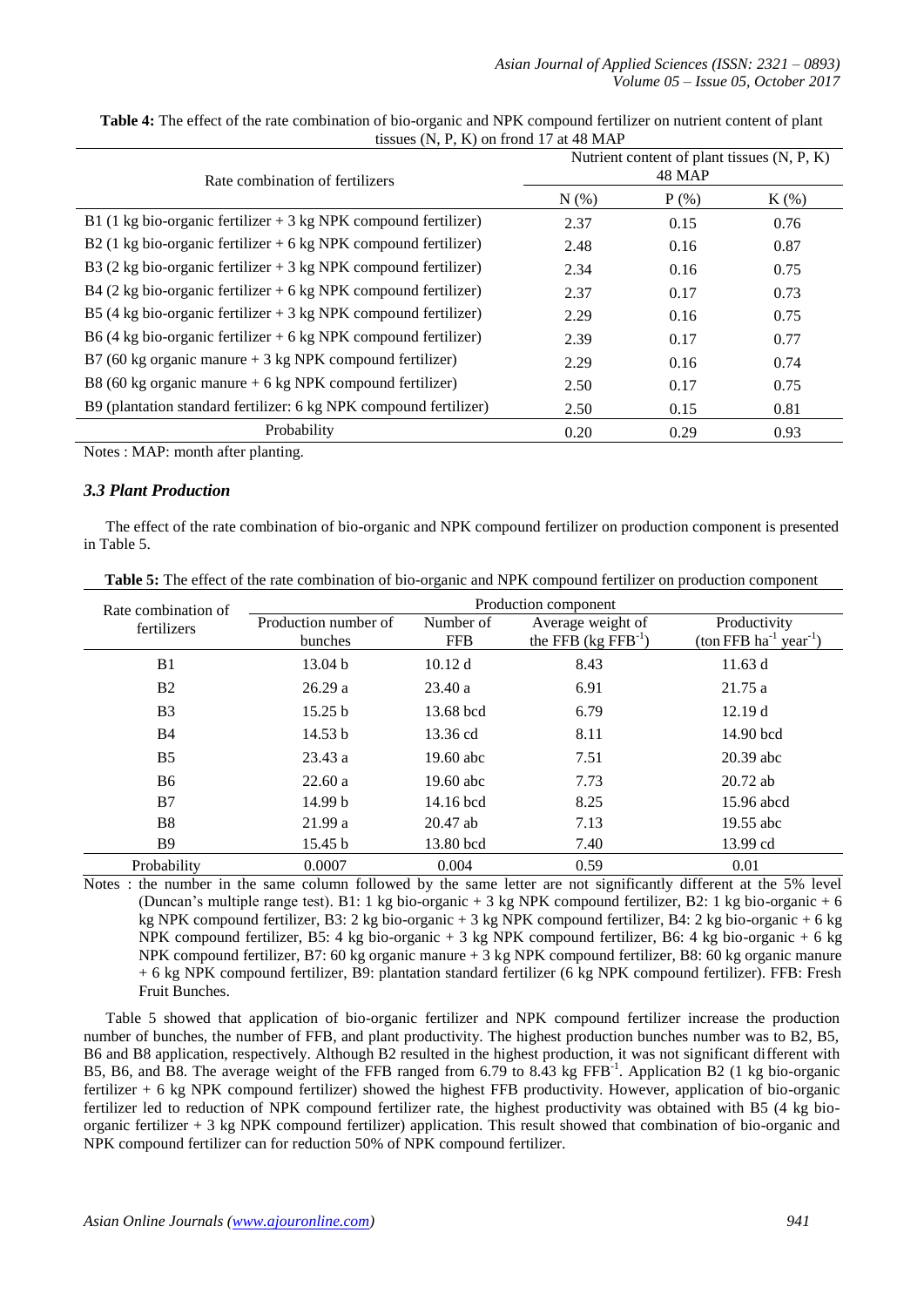Inorganic fertilizer is able to directly provide nutrients that can be absorbed by plants, while presence of microbes in bio-organic fertilizer is able to improve the ability of nutrients especially for macro elements (N, P, K) in the soil. The microbes can fix bind  $N_2$  in the air, and promote availability of P and K. Inorganic fertilizer may release nutrients quickly to improve plant growth [24]. Application of soil organic matter can increase soil macro and micro nutrients [25].

Bio-organic fertilizers contain microbes as *Azotobacter*, *Azospirillum*, *Mycorrhiza*, *Bacillus*, and *Tricoderma*, enabling to enhance the availability of macro and micro nutrients required by plants. *Azotobacter* is recognized as nitrogen-fixing bacteria for plants. Microbes can improve plant nutrient up take, so increase the efficiency of inorganic fertilizers [26]. The application of organic matters affects the development of soil biological populations. Increasing soil biological activity promotes the improvement of soil fertility including physical, chemical and biological characteristics. These soil improvements are beneficial for enhancement plant growth and production [27].

### *3.4 Relative Agronomic Effectiveness*

Relative agronomic effectiveness (RAE) was calculated by comparing the increasing of yields resulted from the combination of fertilizers with the increasing of yields resulted from recommended fertilizer multiplied by 100% [28]. In this research, recommended fertilizer treatment was B9, while B1 was used as control. Bio-organic fertilizer was considered as "effective" agronomically, if had RAE value greater than 100%.

| <b>Table 6:</b> Relative agronomic effectiveness |                                                                      |                                      |  |
|--------------------------------------------------|----------------------------------------------------------------------|--------------------------------------|--|
| Rate combination of fertilizers                  | Productivity<br>$(\text{ton FFB} \text{ ha}^{-1} \text{ year}^{-1})$ | Relative agronomic effectiveness (%) |  |
| B <sub>1</sub>                                   |                                                                      |                                      |  |
| B <sub>2</sub>                                   | 21.75                                                                | 428.81                               |  |
| B <sub>3</sub>                                   | 12.19                                                                | 23.73                                |  |
| <b>B4</b>                                        | 14.90                                                                | 138.56                               |  |
| B <sub>5</sub>                                   | 20.39                                                                | 371.19                               |  |
| B <sub>6</sub>                                   | 20.72                                                                | 385.17                               |  |
| B7                                               | 15.96                                                                | 183.47                               |  |
| B8                                               | 19.55                                                                | 335.59                               |  |
| B <sub>9</sub>                                   |                                                                      |                                      |  |

Notes : B1: 1 kg bio-organic + 3 kg NPK compound fertilizer, B2: 1 kg bio-organic + 6 kg NPK compound fertilizer, B3: 2 kg bio-organic + 3 kg NPK compound fertilizer, B4: 2 kg bio-organic + 6 kg NPK compound fertilizer, B5: 4 kg bio-organic + 3 kg NPK compound fertilizer, B6: 4 kg bio-organic + 6 kg NPK compound fertilizer, B7: 60 kg organic manure + 3 kg NPK compound fertilizer, B8: 60 kg organic manure + 6 kg NPK compound fertilizer, B9: plantation standard fertilizer (6 kg NPK compound fertilizer). FFB: Fresh Fruit Bunches.

Table 6 showed that application of 1 kg bio-organic fertilizer  $+$  6 kg NPK compound fertilizers plant<sup>-1</sup>year<sup>-1</sup>indicated the highest RAE value in term of productivity (428.81%). The effectiveness of NPK compound fertilizer can occur because of the application of organic fertilizers that able to absorb nutrients which comes from NPK compound fertilizer, so the nutrients can not lost and can be used by plants [29].

# **4. CONCLUSION**

Combination application of bio-organic fertilizers and NPK compound fertilizers increased plant height, production number of bunches, number of fresh fruit bunches (FFB) and productivity. Combination fertilizer resulted the highest productivity was the treatment of 1 kg of bio-organic fertilizer  $+ 6$  kg of NPK compound fertilizer. Application of 4 kg bio-organic fertilizer can reduce 50 % NPK compound fertilizer with productivity 20.39 ton of fresh fruit bunches ha<sup>-</sup> year-1 .

## **5. ACKNOWLEDGEMENT**

We would like thank to the management of IPB-Cargill Teaching Farm of Oil Palm, Jonggol, Bogor, West Java, Indonesia and Department of Agronomy and Horticulture, Faculty of Agriculture, Bogor Agricultural University.